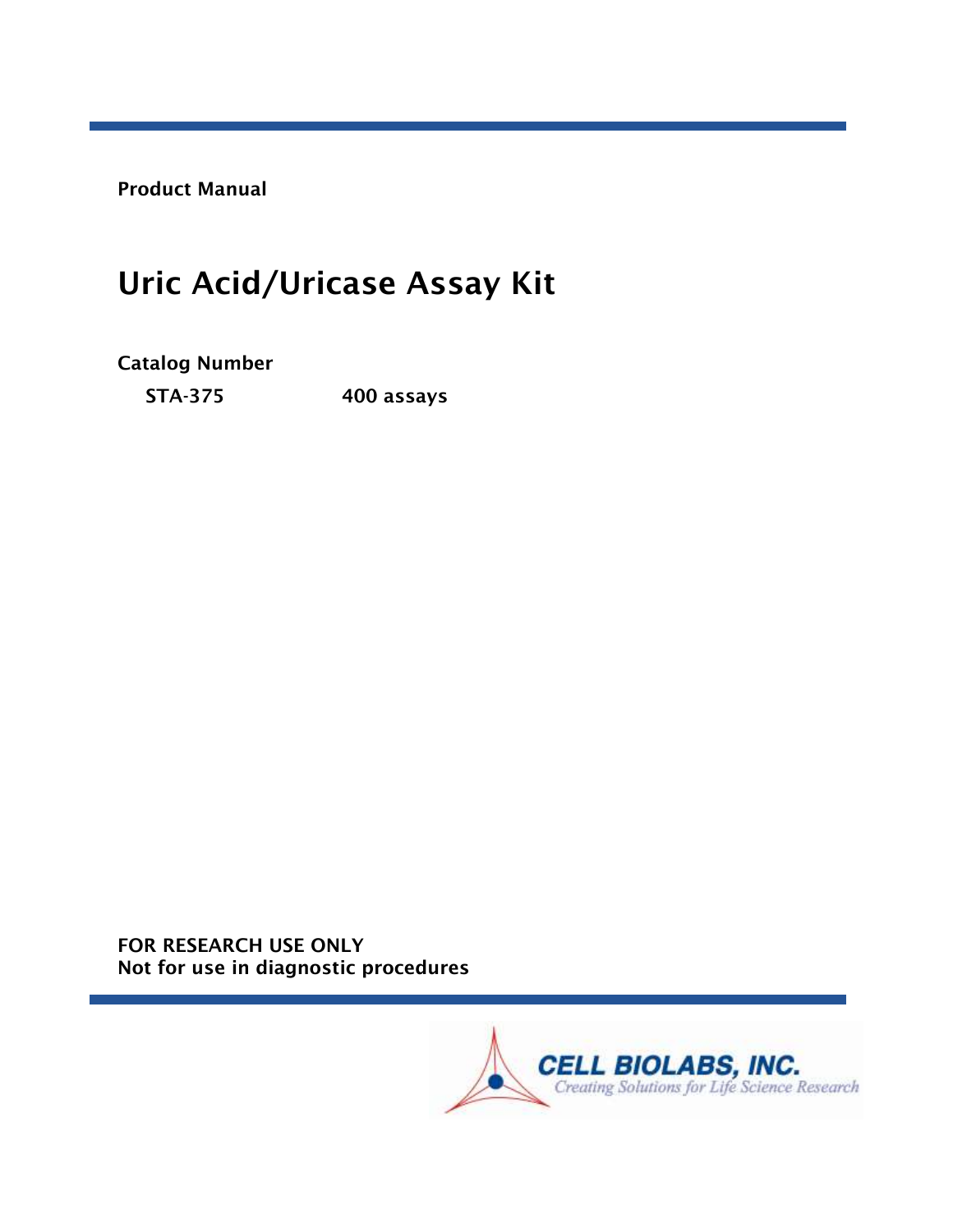# **Introduction**

For humans and higher primates, uric acid is the final oxidation end product of purine nucleotide metabolism. The enzyme xanthine oxidase makes uric acid from xanthine and hypoxanthine, which are derived from purines. Although most animals can metabolize uric acid to the easily excreted product allantoin, humans lack the necessary enzyme, urate oxidase (uricase), due to two nonsense mutations in the uricase gene. Uric acid is released in hypoxic conditions and is usually excreted in the urine via glomerular filtration. Approximately 70% of daily uric acid disposal occurs via the kidneys. Like ascorbic acid, uric acid is a strong reducing agent (electron donor) and a potent antioxidant. In humans, over half of the antioxidant capacity of blood plasma is derived from uric acid.

High levels of uric acid have been linked to impaired renal function, polycythemia, leukemia, as well as consumption of foods high in nucleoproteins. Genetic and acquired influences, such as obesity and alcohol consumption, influence uric acid concentrations. Hyperuricemia induces or accelerates the development of gout, kidney stones, hypertension, metabolic syndrome, and renal and cardiovascular disease. Within 5- 25% of humans, impaired renal (kidney) excretion leads to hyperuricemia. Gout is an inflammatory condition that results from uric acid deposits within the body joints. Exercise induced acute renal failure or impairment is a major complication related to hypouricemia.

Cell Biolabs' Uric Acid/Uricase Assay Kit is a simple HTS-compatible assay for measuring uric acid concentrations in biological samples such as serum, plasma, and urine without any need for pretreatment. The kit has detection sensitivity limit of 0.5  $\mu$ M of uric acid or 1 mU/mL uricase. Each kit provides sufficient reagents to perform up to 400 assays, including standard curve and unknown samples.

# **Assay Principle**

The Uric Acid/Uricase Assay Kit is a sensitive quantitative fluorometric assay for measuring uric acid or uricase concentrations. Uric acid reacts with water and oxygen in the presence of the enzyme uricase to produce allantoin and  $H_2O_2$ . In the presence of HRP, a Fluorescence Probe reacts with  $H_2O_2$ in a 1:1 stoichiometry to produce a highly fluorescent product. This fluorescent product can be easily read by a fluorescence microplate reader with an excitation of 530-560 nm and an emission of 590 nm. Fluorescence values are proportional to the uric acid or uricase levels within the samples, depending on which compound is being measured. The uric acid or uricase content in unknown samples is determined by comparison with its respective standard curve (Figure 1).

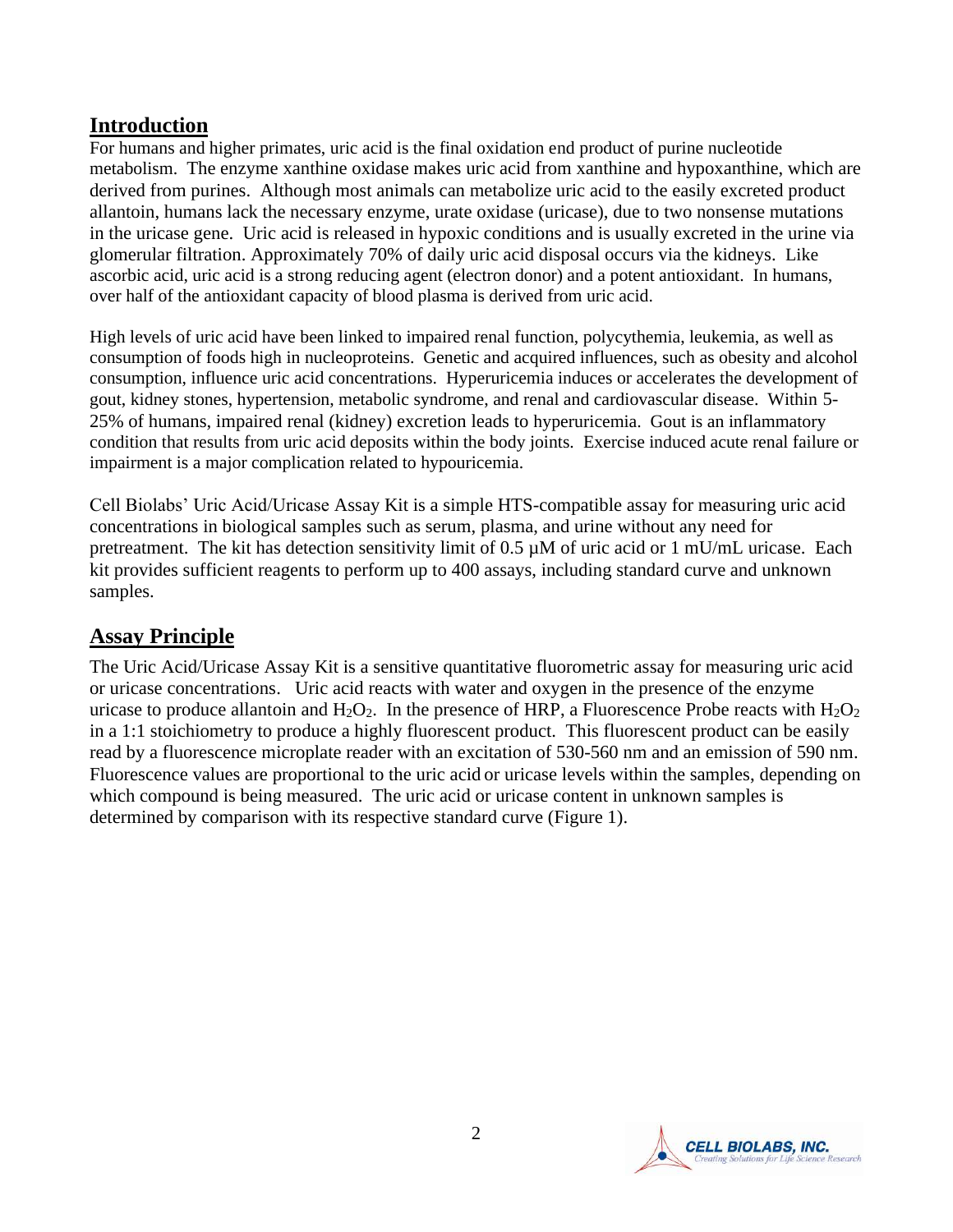

**Figure 1. Uric Acid Assay Principle.**

#### **Related Products**

- 1. STA-320: OxiSelect™ Oxidative DNA Damage ELISA Kit (8-OHdG Quantitation)
- 2. STA-340: OxiSelect™ Superoxide Dismutase Activity Assay Kit
- 3. STA-342: OxiSelect™ Intracellular ROS Assay Kit (Green Fluorescence)
- 4. STA-344: OxiSelect™ Hydrogen peroxide/Peroxidase Assay Kit (Fluorometric)
- 5. STA-345: OxiSelect™ ORAC Activity Assay
- 6. STA-347: OxiSelect™ In Vitro ROS/RNS Assay Kit (Green Fluorescence)
- 7. STA-360: OxiSelect™ Total Antioxidant Capacity (TAC) Assay Kit
- 8. STA-378: Creatinine Assay Kit

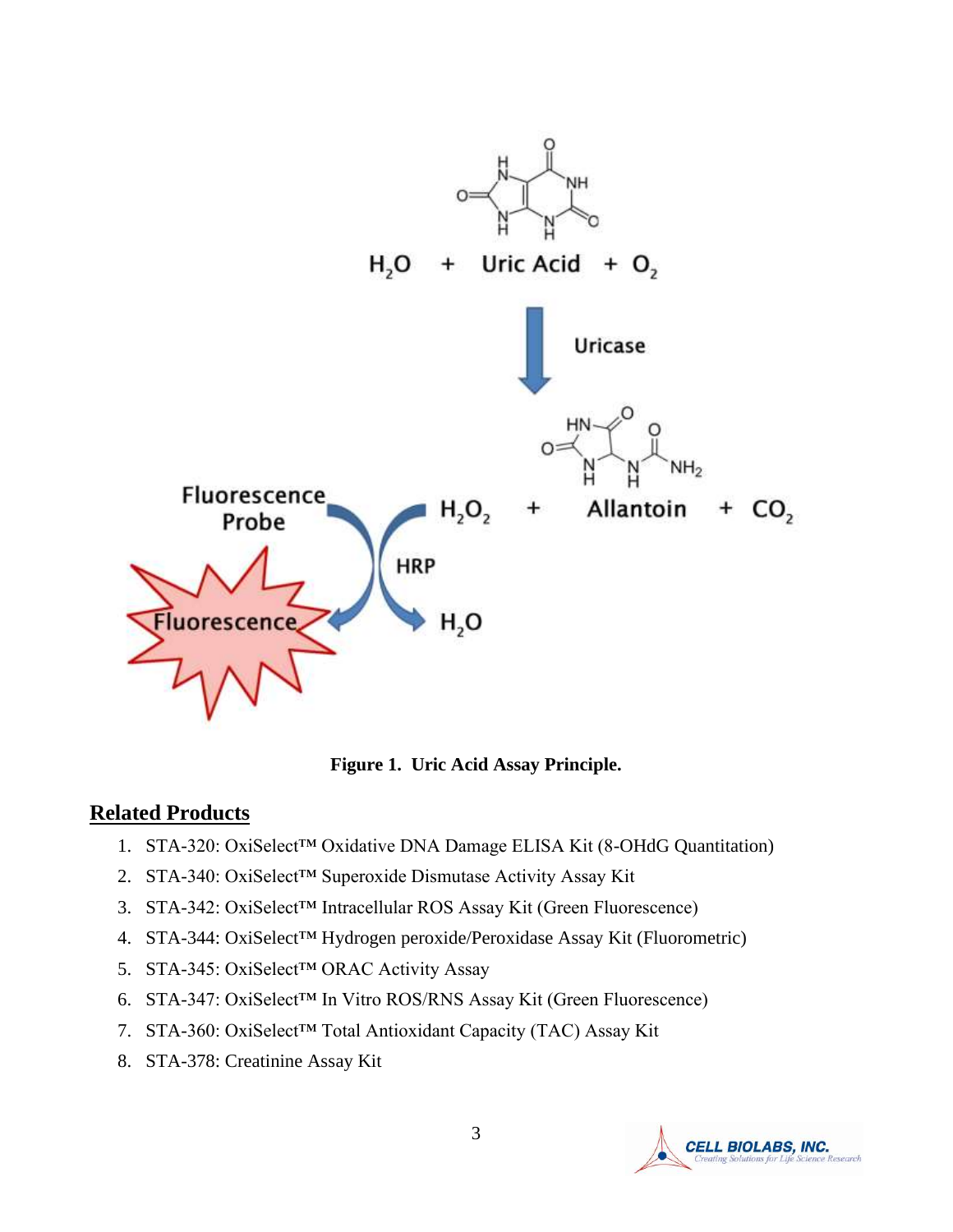# **Kit Components**

#### **Box 1 (shipped at room temperature)**

- 1. Uric Acid Standard (Part No. 236001): One 100 mg tube of powder.
- 2. Fluorescence Probe (Part No. 237502): One 200 μL amber tube of a 10 mM solution in DMSO.
- 3. HRP (Part No. 234402): One 100 μL tube of 100 U/mL solution in glycerol.
- 4. 10X Assay Buffer (Part No. 234403): One 25 mL bottle.

#### **Box 2 (shipped on blue ice packs)**

1. Uricase (Part No. 237503): One 80 μL amber tube of 100 U/mL\*\*.

*\*Note: One unit is defined as the amount of enzyme that will oxidize 1.0 μmole of uric acid to allantoin per minute at pH 8.5 and 25ºC.*

# **Materials Not Supplied**

- 1. 1N NaOH and deionized water
- 2. 100 mM Tris, pH 7.5
- 3. 1X PBS for sample dilutions and controls as necessary
- 4. 10 μL to 1000 μL adjustable single channel micropipettes with disposable tips
- 5. 50 μL to 300 μL adjustable multichannel micropipette with disposable tips
- 6. Standard 96-well fluorescence black microtiter plates
- 7. Multichannel micropipette reservoir
- 8. Fluorescence microplate reader capable of reading excitation in the 530-570 nm range and emission in the 590-600 nm range.

# **Storage**

Upon receipt, aliquot and store the Fluorescence Probe, HRP, and Uricase at -20ºC. The Fluorescence Probe is light sensitive and must be stored accordingly. Avoid multiple freeze/thaw cycles. Store the remaining kit components at room temperature.

# **Preparation of Reagents**

*Note: All reagents must be brought to room temperature prior to use.* 

- 1X Assay Buffer: Warm the 10X Assay Buffer to room temperature prior to using. Prepare a 1X Assay Buffer by diluting the 10X Assay Buffer with deionized water. Add 25 mL 10X Assay Buffer to 225 mL deionized water for 250 mL total. Mix to homogeneity. Store the 1X Assay Buffer at 4ºC up to 12 months.
- Uric Acid Working Reagent (Uric Acid Assay): If measuring uric acid, prepare a Uric Acid Working Reagent by diluting the Fluorescence Probe 1:100, HRP 1:250, and Uricase 1:250 in 1X

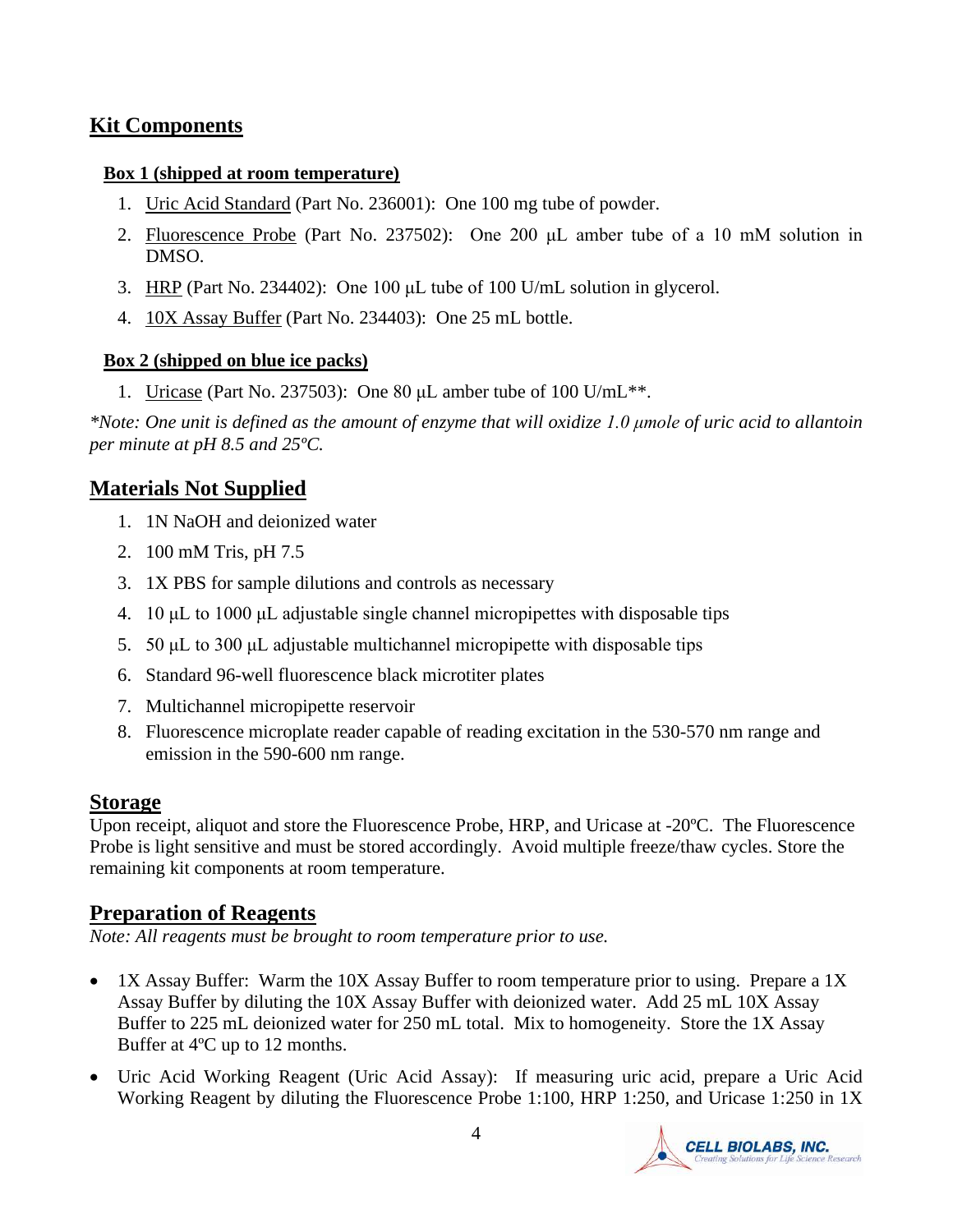Assay Buffer (e.g. For 100 assays, combine 50 µL of Fluorescence Probe, 20 µL HRP, and 20 µL Uricase with 1X Assay Buffer to a 5 mL total volume). Mix thoroughly and protect the solution from light. For best results, use the Uric Acid Working Reagent within 30 minutes of preparation. Prepare only enough for immediate use. Do not store the Working Reagent solution.

• Uricase Working Reagent (Uricase Assay): Prior to measuring uricase activity, weigh out the Uric Acid Standard powder for a 10 mg/mL solution in 1N NaOH\*. This 10 mg/mL is equivalent to a concentration of 60 mM. Once dissolved, dilute the 60 mM uric acid solution to a concentration of 10 mM in 100 mM Tris, pH 7.5. Vortex thoroughly. Next, prepare the Uricase Working Reagent by diluting the Fluorescence Probe 1:100, HRP 1:250, and uric acid solution 1:10 in 1X Assay Buffer (e.g. for 100 assays, combine 50  $\mu$ L of Fluorescence Probe, 20  $\mu$ L HRP, and 500  $\mu$ L Uric Acid with 1X Assay Buffer to a 5 mL total volume). Mix thoroughly and protect the solution from light. For best results, use the Uricase Working Reagent within 30 minutes of preparation. Prepare only enough for immediate use. Do not store the Working Reagent solution.

*\*Note: If uric acid solution has visible precipitation, or does not readily go into solution, warm the solution at 37ºC and vortex thoroughly to resuspend and dissolve.*

# **Preparation of Samples**

• Cell Culture Supernatant: To remove insoluble particles, centrifuge at 10,000 rpm for 5 min. The supernatant can be assayed directly or diluted as necessary. Prepare the standard curve in the same non-conditioned media.

*Note: Maintain pH between 7 and 8 for optimal working conditions as the Fluorescent Probe is unstable at high pH (>8.5).*

- Cell Lysate: Resuspend cells at  $1-2 \times 10^6$  cells/mL in 1X Assay Buffer or PBS. Homogenize or sonicate the cells on ice. Centrifuge to remove debris. Cell lysates can be assayed undiluted or titrated as necessary.
- Serum: Collect blood without using an anticoagulant and allow to clot for 30 minutes at 25 °C. Centrifuge at 2000 x g and 4ºC for 15 minutes. Remove the serum layer and store on ice. Avoid disturbing the white buffy layer. Aliquot samples for testing and store at -80ºC. Perform dilutions in 1X Assay Buffer or PBS.
- Plasma: Collect blood with heparin or citrate and centrifuge at 500-1000 x g and 4 °C for 10 minutes. Remove the plasma layer and store on ice. Avoid disturbing the white buffy layer. Aliquot samples for testing and store at -80ºC. Perform dilutions in 1X Assay Buffer or PBS.
- Urine: To remove insoluble particles, centrifuge at 10,000 rpm for 5 min. The supernatant can be assayed directly or diluted as necessary. Dilute in 1X Assay Buffer or PBS. Aliquot samples for testing and store at -80ºC.

*Notes:*

- *All samples should be assayed immediately or stored at -80°C for up to 1-2 months. Run proper controls as necessary. Optimal dilution conditions for samples must be determined by the investigator. Always run a standard curve with samples.*
- *Samples with NADH concentrations above 10 μM and glutathione concentrations above 50 μM will oxidize the probe and could result in erroneous readings. To minimize this interference, it is recommended that superoxide dismutase (SOD) be added to the reaction at a final concentration of 40 U/mL (Votyakova and Reynolds, Ref. 2).*

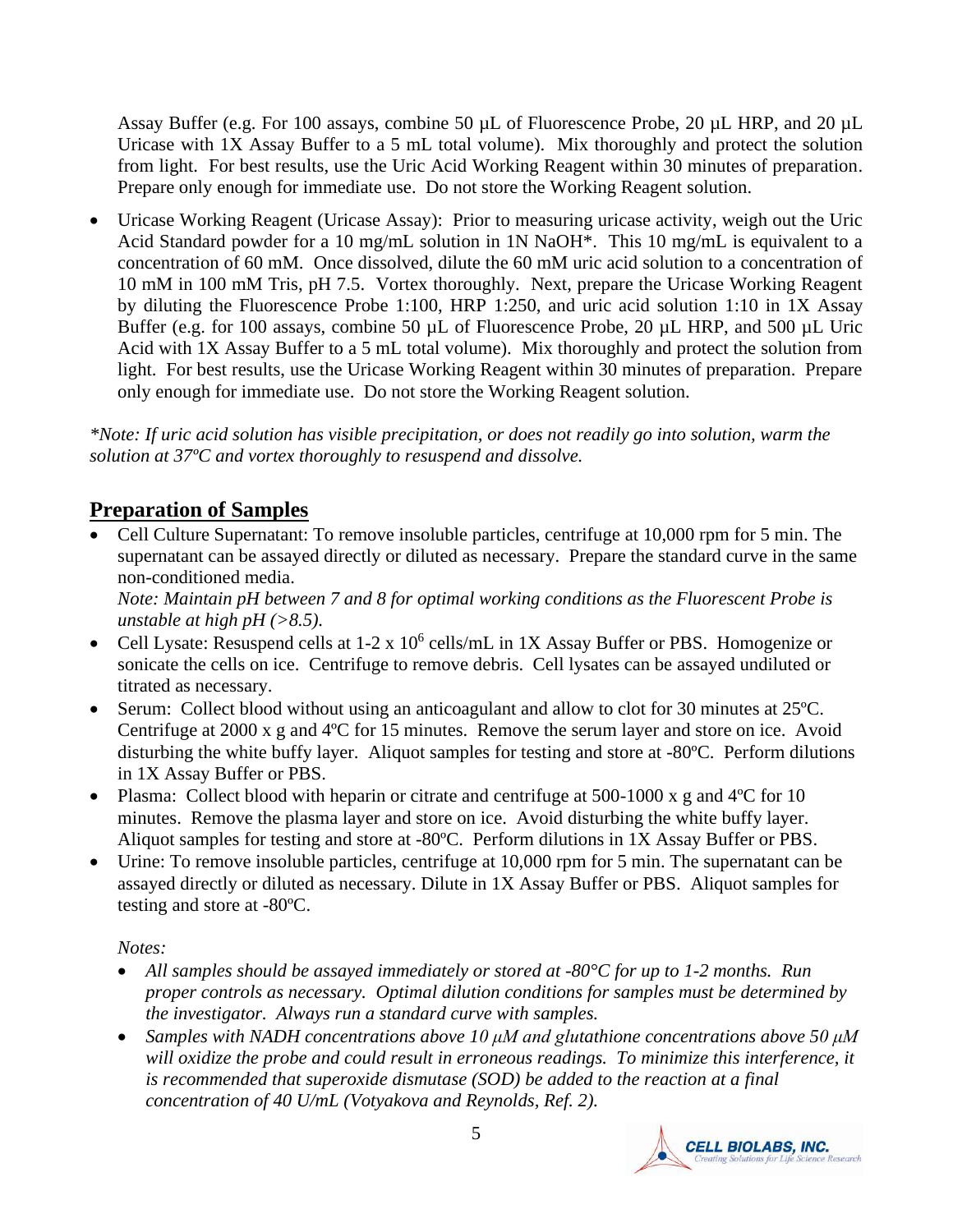- *Avoid samples containing DTT or β-mercaptoethanol since the probe is not stable in the presense of thiols (above 10 μM).*
- *Uric acid values from urine can be normalized to creatinine levels.*

# **Preparation of Standard Curves**

• **Uric Acid Standards:** Prepare fresh Uric Acid standards by weighing out the Uric Acid Standard powder for a 10 mg/mL solution in 1N NaOH\*. This 10 mg/mL is equivalent to a concentration of 60 mM. Use the 60 mM Uric Acid solution to prepare a 1 mM solution of Uric Acid (eg. add 50 µL of the 60 mM Uric Acid standard to 2.950 mL of 1X Assay Buffer). Use the 1 mM solution to prepare a series of uric acid standards according to Table 1 below. Prepare only enough for immediate use. Do not store the Working Reagent solution.

*\*Note: If uric acid solution has visible precipitation, or does not readily go into solution, warm the solution at 37ºC and vortex thoroughly to resuspend and dissolve.*

| <b>Standard</b><br><b>Tubes</b> | 1 mM Uric Acid<br><b>Standard</b><br>$(\mu L)$ | <b>1X Assay Buffer</b><br>$(\mu L)$ | Uric Acid $(\mu M)$ |
|---------------------------------|------------------------------------------------|-------------------------------------|---------------------|
|                                 | 50                                             | 950                                 | 50                  |
|                                 | 500 of Tube #1                                 | 500                                 | 25                  |
| 3                               | $500$ of Tube #2                               | 500                                 | 12.5                |
|                                 | 500 of Tube #3                                 | 500                                 | 6.25                |
|                                 | 500 of Tube #4                                 | 500                                 | 3.125               |
| 6                               | 500 of Tube #5                                 | 500                                 | 1.56                |
|                                 | $500$ of Tube #6                               | 500                                 | 0.78                |
|                                 |                                                | 500                                 |                     |

#### **Table 1. Preparation of Uric Acid Standards**

• **Uricase Standard:** Prepare fresh uricase standards by first diluting the 100 U/mL solution to 1 U/mL in 1X Assay Buffer. Vortex thoroughly. Prepare a series of the remaining uricase standards according to Table 2 below. Prepare only enough for immediate use.

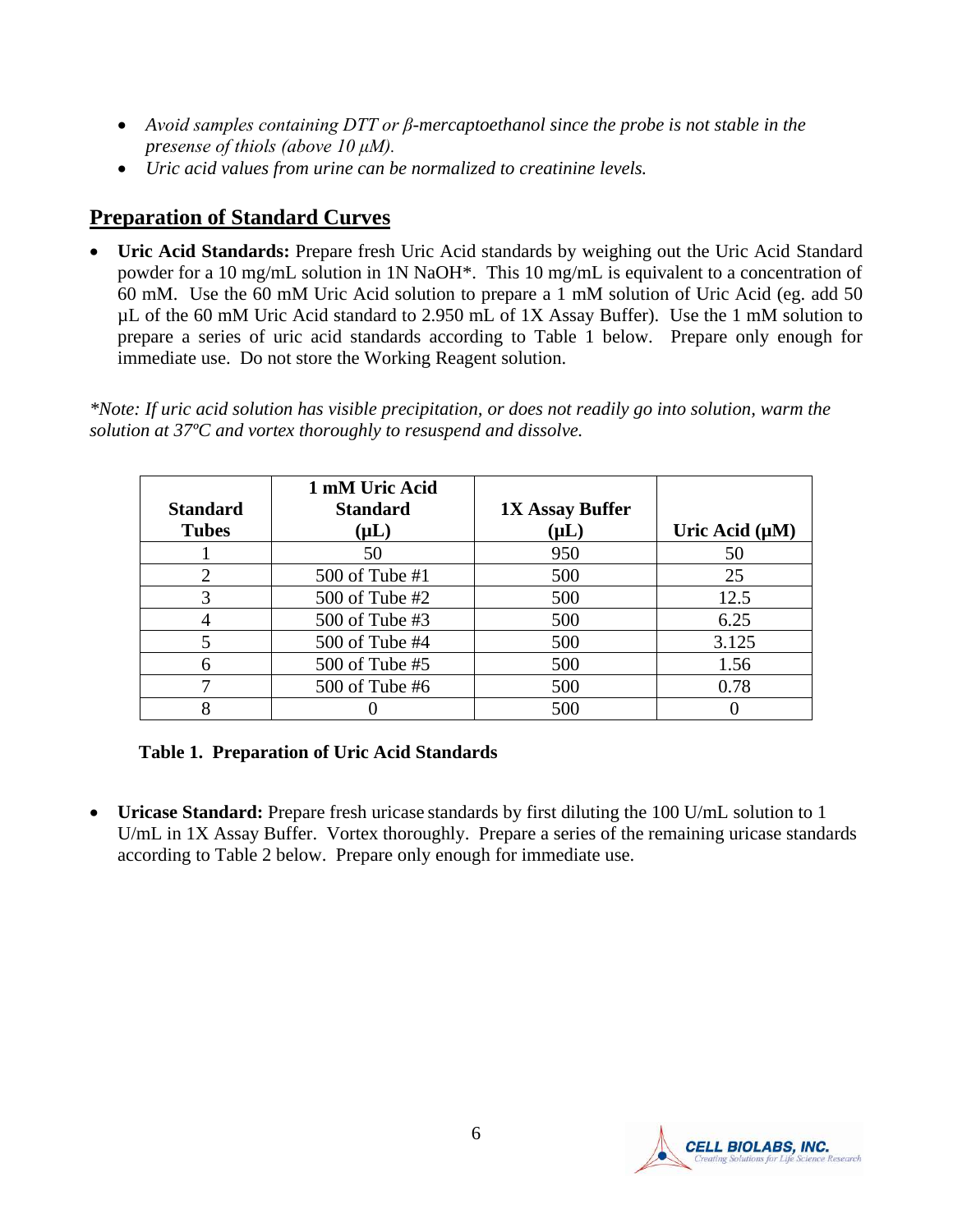| <b>Standard</b><br><b>Tubes</b> | 1 U/mL Uricase<br><b>Standard</b><br>$(\mu L)$ | <b>1X Assay Buffer</b><br>$(\mu L)$ | <b>Uricase</b><br>(mU/mL) |
|---------------------------------|------------------------------------------------|-------------------------------------|---------------------------|
|                                 | 100                                            | 900                                 | 100                       |
|                                 | 500 of Tube #1                                 | 500                                 | 50                        |
|                                 | 500 of Tube #2                                 | 500                                 | 25                        |
|                                 | 500 of Tube #3                                 | 500                                 | 12.5                      |
|                                 | 500 of Tube #4                                 | 500                                 | 6.25                      |
| 6                               | 500 of Tube #5                                 | 500                                 | 3.13                      |
|                                 | $500$ of Tube #6                               | 500                                 | 1.56                      |
|                                 |                                                | 500                                 |                           |

#### **Table 2. Preparation of Uricase Standards**

#### **Assay Protocol**

#### **I. Uric Acid**

- 1. Prepare and mix all reagents thoroughly before use. Each sample, including unknowns and standards, should be assayed in duplicate or triplicate.
- 2. Add 50 µL of each sample (uric acid standards, hydrogen peroxide controls or unknowns) into an individual microtiter plate well.
- 3. Add 50 µL of Uric Acid Working Reagent to each well. Mix the well contents thoroughly and incubate for 20 minutes at 37ºC and protected from light.
- 4. Read the plate with a fluorescence microplate reader equipped for excitation in the 530-570 nm range and for emission in the 590-600 nm range.
- 5. Calculate the concentration of uric acid within samples by comparing the sample RFUs to the uric acid standard curve. Subtract the value from the zero uric acid control well.

#### **II. Uricase**

- 1. Prepare and mix all reagents thoroughly before use. Each sample, including unknowns and standards, should be assayed in duplicate or triplicate.
- 2. Add 50 µL of each sample (uricase standards, hydrogen peroxide controls or unknowns) into an individual microtiter plate well.
- 3. Add 50 µL of Uricase Working Reagent to each well. Mix the well contents thoroughly and incubate for 60 minutes at 37ºC and protected from light.
- 4. Read the plate with a fluorescence microplate reader equipped for excitation in the 530-570 nm range and for emission in the 590-600 nm range.
- 5. Calculate the concentration of uricase within samples by comparing the sample RFUs to the uricase standard curve. Subtract the value from the zero uricase control well.

#### **Example of Results**

The following figures demonstrate typical Uric Acid/Uricase Assay results. One should use the data below for reference only. This data should not be used to interpret actual results.

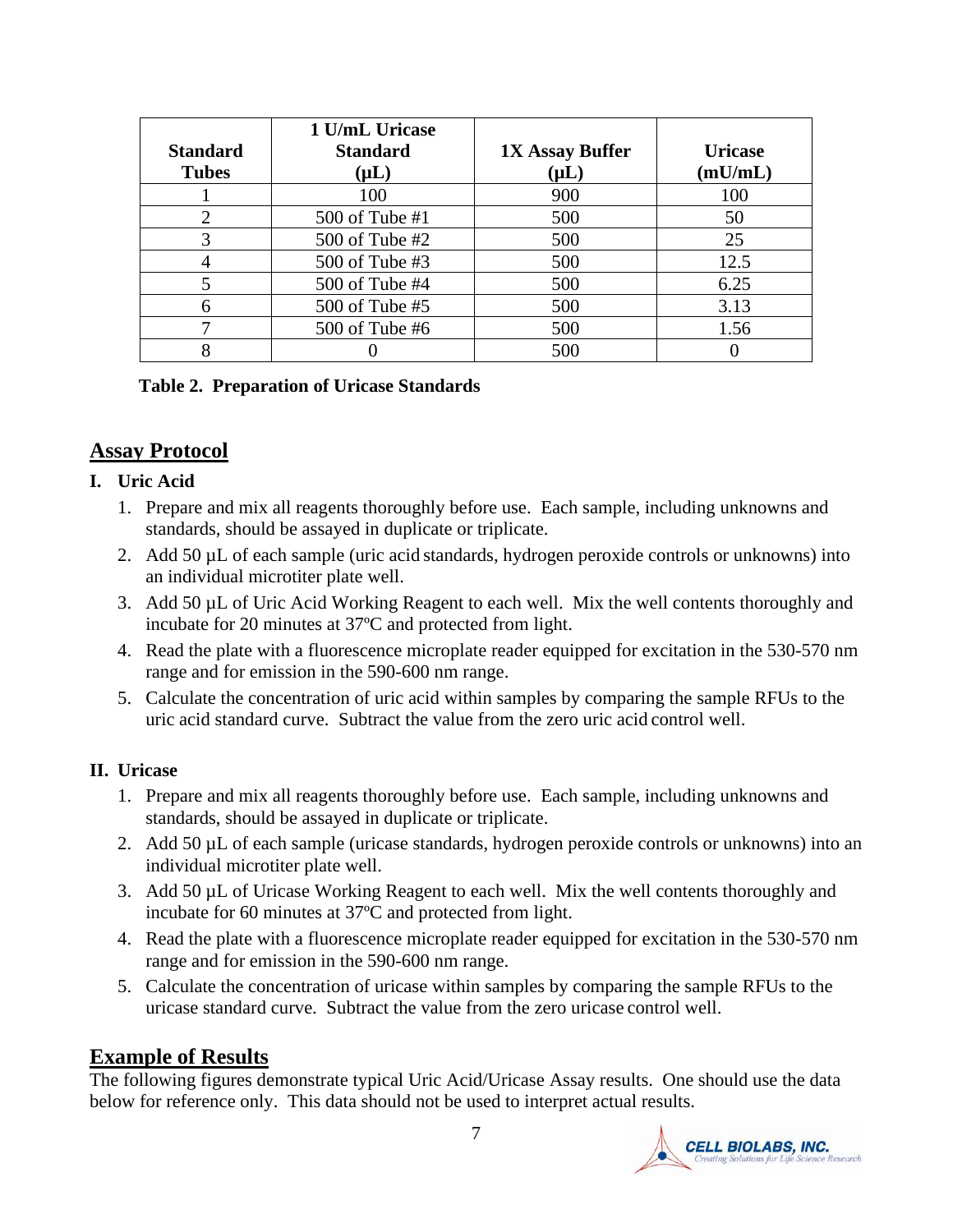

**Figure 2. Uric Acid Standard Curve.**



**Figure 3. Uricase Standard Curve.**

# **References**

- 1. Heinig, M. and Johnson, R.J. (2006) *Cleve. Clin. J. Med*. **73(12)**: 1059-1064.
- 2. Votyakova TV, and Reynolds IJ (2001) *Neurochem*. **79**:266.
- 3. Ichida, K., et al. (2009) *Genome Med*. **1(12)**: 118.
- 4. Mahler, H.R., et al. (1955) *J. Biol. Chem*. **216**: 625-641.
- 5. Watanabe, S., et al. (2002) *Hypertension* **40**: 355-360.

# **Recent Product Citations**

1. Khazoom, F. et al. (2020). Impact of uric acid on liver injury and intestinal permeability following resuscitated hemorrhagic shock in rats. *J Trauma Acute Care Surg*. doi: 10.1097/TA.0000000000002868.